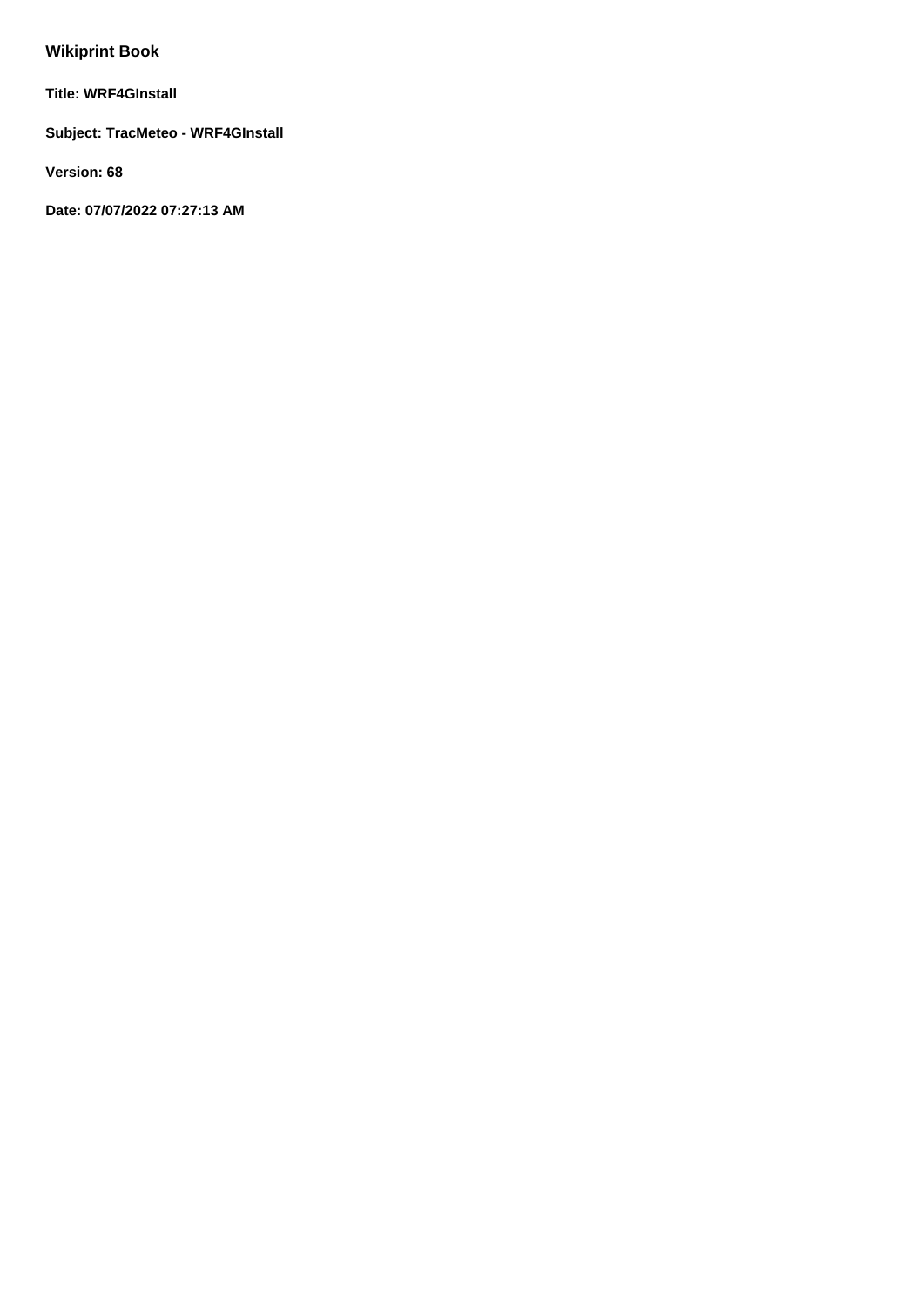# **Table of Contents**

Required Software 3 Platform Notes 3 Installation 3 Veryfing installation 3 Problems 4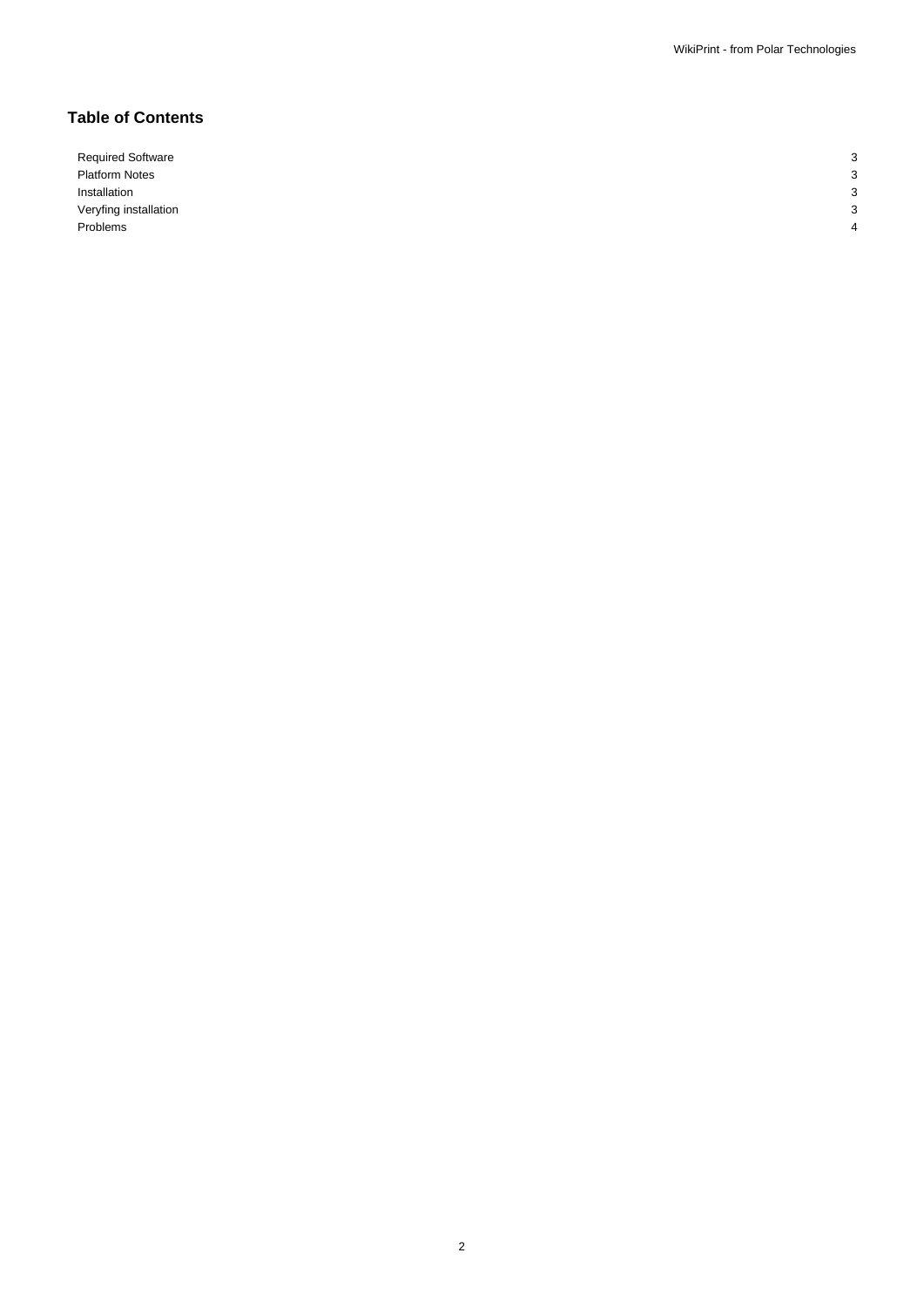WRF4G can be installed in any Linux Computer. It provides the services needed to prepare, run and monitor experiments and it can manage many computing resources and use them at the same time to run different simulations of a WRF experiment.

Although in the following examples we will use the same computer to manage the experiments and to run them, usually scientists use a computer to prepare and manage the experiments (where WRF4G has to be installed) and different computing resources to run them (PBS or SGE Clusters, HPC infrastructures, stand-alone servers). We call **User Interface (UI)** to the computer where WRF4G is installed and **computing resources (CR)** to the nodes where a WRF experiment can run. In the following experiments the Computer where the UI role is installed will act as CR.

#### **Required Software**

WRF4G need the following software preinstalled both in the UI and the CR:

- **x86\_64 Linux**
- **Python**, version  $>= 2.4$  and  $< 3.0$ .
- **MySQLdb**: Ubuntu: sudo apt-get install python-mysqldb. Centos/RHEL: yum install MySQL-python

#### **Platform Notes**

WRF4G has been run only in 64bits platforms. Currently has been tested under the following O.S.:

- **Ubuntu 10.04 and 11.04**: No known issues.
- **Centos 5**: No known issues.
- **Debian 6.0**: No known issues.

#### **Installation**

Download and unpack the distribution file [?WRF4G.tar.gz](http://meteo.macc.unican.es/work/WRF4G.tar.gz) to the installation directory, for example your \$HOME directory.

```
cd $WRF4G_INSTALL_PATH (i.e cd $HOME)
wget http://meteo.macc.unican.es/work/WRF4G.tar.gz
tar xzvf WRF4G.tar.gz
```
• Setup the WRF4G user environment. (To avoid typing the export command every time you want to use WRF4G, it is advisable to copy this line in \$HOME/.bashrc)

```
export WRF4G_LOCATION=$WRF4G_INSTALL_PATH/WRF4G
export PATH=$WRF4G_LOCATION/bin:$GW_LOCATION/bin:$PATH
```
#### **Veryfing installation**

A video with the main steps can be downloaded from [?here](http://meteo.macc.unican.es/work/WRF4Gdemo.mpeg)

• Start the WRF4G Framework. This command will start the services needed by WRF4G to run.

| 'wrf4g_framework start |  |  |
|------------------------|--|--|
|                        |  |  |

• List the computing resources available.

|                                 |             | \$ ~/wrf4g\$ wrf4g_resources |               |  |           |           |                 |            |
|---------------------------------|-------------|------------------------------|---------------|--|-----------|-----------|-----------------|------------|
|                                 | HID PRIO OS |                              | ARCH MHZ %CPU |  | MEM(F/T)  | DISK(F/T) | $N(U/F/T)$ LRMS | HOSTNAME   |
| $\begin{matrix} 0 \end{matrix}$ |             | GNU/Linux2.6.32 unkno 1000   |               |  | 1822/3270 | 2139/8662 | $0/1/1$ FORK    | mycomputer |

• Launch the test experiment in the machine where WRF4G is installed:

• Go to the folder where the experiment configuration files are located:

cd \$WRF4G\_LOCATION/experiments/single/testc

• Prepare and submit the experiment: